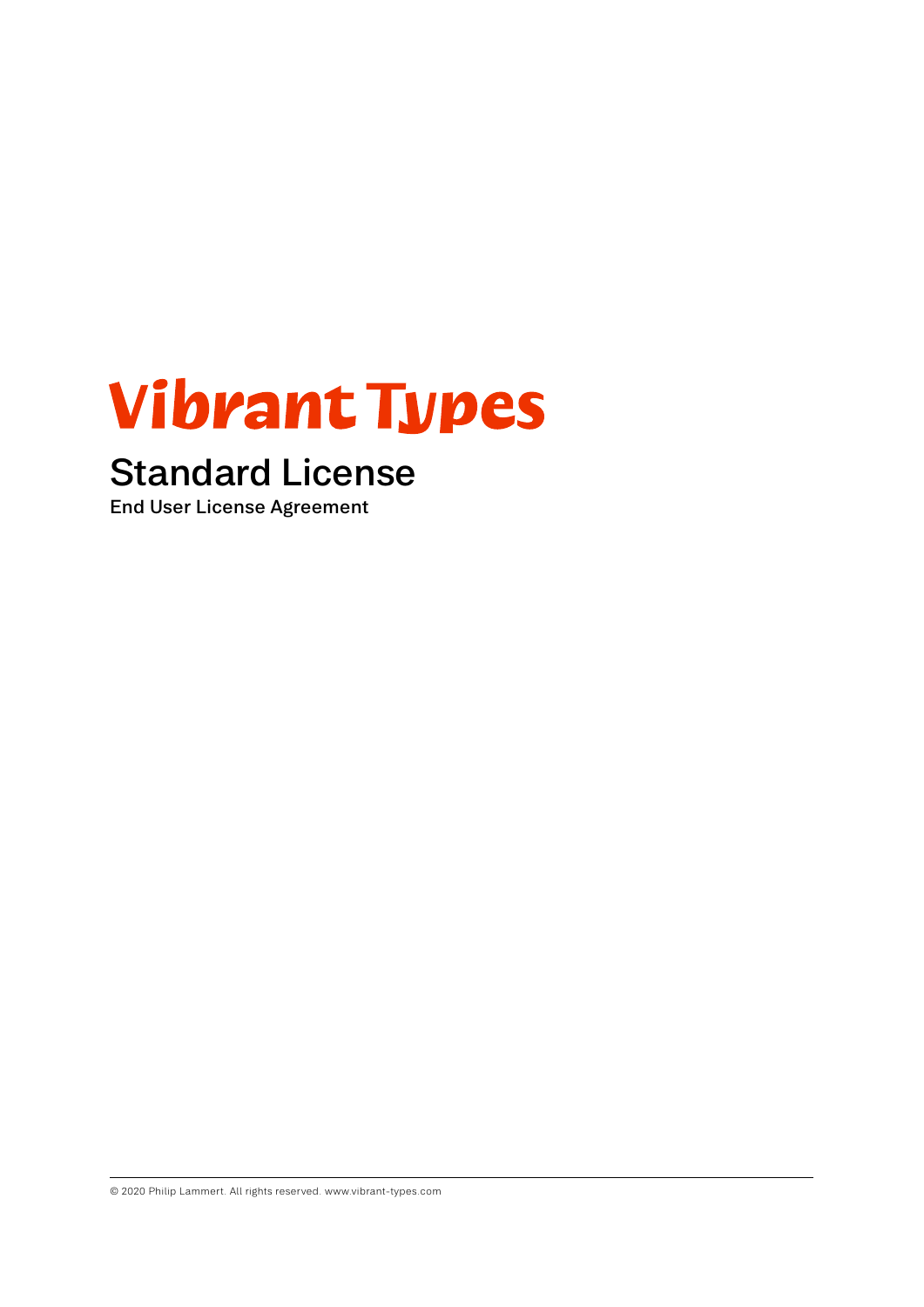### Vibrant Types – EULA – Standard License

#### 1. General

(1) This end user license agreement (hereinafter "license agreement"), in conjunction with the acknowledged invoice for the license fee (hereinafter "invoice"), is a legally binding contract from Philip Lammert, Vibrant Types, Krausestraße 37, 22049 Hamburg, Germany (hereinafter "licensor") towards natural or legal persons or legal partnerships (hereinafter "licensees") regarding the granting of certain rights of use, which are more precisely regulated in this license agreement, to provided digital content (typefaces licensed to the licensees, hereinafter "fonts").

(2) After receipt of payment of the full agreed license fee, the licensees are granted the non-exclusive, worldwide, terminable, personal and non-transferable right to use the fonts for private and business use. The licensees do not acquire ownership of the fonts.

(3) By purchasing, downloading, installing or otherwise using the fonts, the licensees confirm that they have read the terms of this license agreement and accept them. For questions about the rights to use the fonts or inquiries regarding the granting of rights of use that are not included in this license agreement, the licensor will be happy to provide detailed information at hello@vibrant-types.com.

#### 2. Copyright protection

The fonts and the designs embodied therein are protected as personal intellectual creations by the German copyright law. The licensor owns the fonts. Unauthorized copying of the fonts – even if they have been modified, merged or included into other digital content – is expressly forbidden. The users can be held legally responsible for any infringement of the intellectual property rights of the licensor, which is caused by or does benefit from the non-compliance with the terms of use of this license agreement. Users, that are a company or an organization, agree that in case of a reasonable doubt as to the proper use of the fonts, they will on request from the licensor within 30 days fully document and certify that the use of all fonts at the time of the request corresponds to their valid license from the licensor.

#### 3. Liability for defects as to title and quality

(1) The licensor is liable for defects as to title and quality in accordance with the statutory provisions. The licensor is not liable for damage that has not occurred to the product itself or for other financial loss. Incorrect provision and obvious defects must be reported in writing by the licensees within 90 days of the passing of risk. For entrepreneurs, the limitation period for claims for defects is one year from the passing of risk. For entrepreneurs, only the information and the article descriptions of the licensor that were included in the contract apply as an agreement on the nature of the product; the licensor assumes no liability for public statements by the licensor or other advertising statements. The licensor reserves the right to provide a replacement, even for repeated times. If the replacement provision fails, the licensees may reduce the purchase price or withdraw from the contract. In addition, the licensor is liable for defects as to title and quality in accordance with the statutory provisions.

(2) The licensor does not grant any expressed or implied guarantee, including, but not limited to, the implied warranties of merchantability, fitness for a particular purpose intended by the licensees and uninterrupted or error-free use of the fonts. The entire risk regarding the quality and performance of the product rests upon the licensees.

#### 4. Disclaimer of liability

(1) Outside of liability for defects as to title and quality, the licensor is liable without limitation if the cause of the damage is based on intent or gross negligence. He is also liable for the simply negligent violation of essential duties (duties whose violation endangers the fulfillment of the purpose of the contract) as well as for the violation of cardinal duties (duties whose fulfillment enables the proper execution of the contract in the first place and upon whose adherence the licensees routinely rely), but only for the foreseeable, contract-typical damage. The licensor is not liable for the simply negligent violation of duties other than the above.

(2) The limitations of liability of the previous paragraph do not apply to injury to life, body and health, for a defect after accepting a warranty for the nature of the product and for maliciously concealed defects. Liability under the Product Liability Act remains unaffected.

#### 5. Modifications of the fonts

The licensees may not modify, adapt, convert, reverse engineer, decompile, disassemble or otherwise change the fonts or create derivative fonts. The licensees may not subset the fonts for web use. The licensees may subset the fonts when embedding properly in a PDF format.

#### 6. Provision to third parties

(1) The licensees may temporarily provide copies of the fonts to graphic designers, web developers, printers, or other independent contractors working on their behalf, only if they agree in writing to use the fonts according to the terms of this license agreement and exclusively for their work, and they retain no copies of the fonts upon completion of the work.

(2) The licensees may not otherwise provide the fonts to third parties or make the fonts publicly accessible, except by embedding in accordance with this license agreement.

#### 7. Termination

This license agreement terminates automatically without prior notice if the licensees fail to comply with any of its conditions. Upon termination, the licensees are obliged to immediately discontinue using the fonts and delete all copies of the fonts from all media and certify this to the licensor.

#### 8. Miscellaneous

(1) This license agreement constitutes the entire understanding between the licensees and the licensor. Agreements made with the